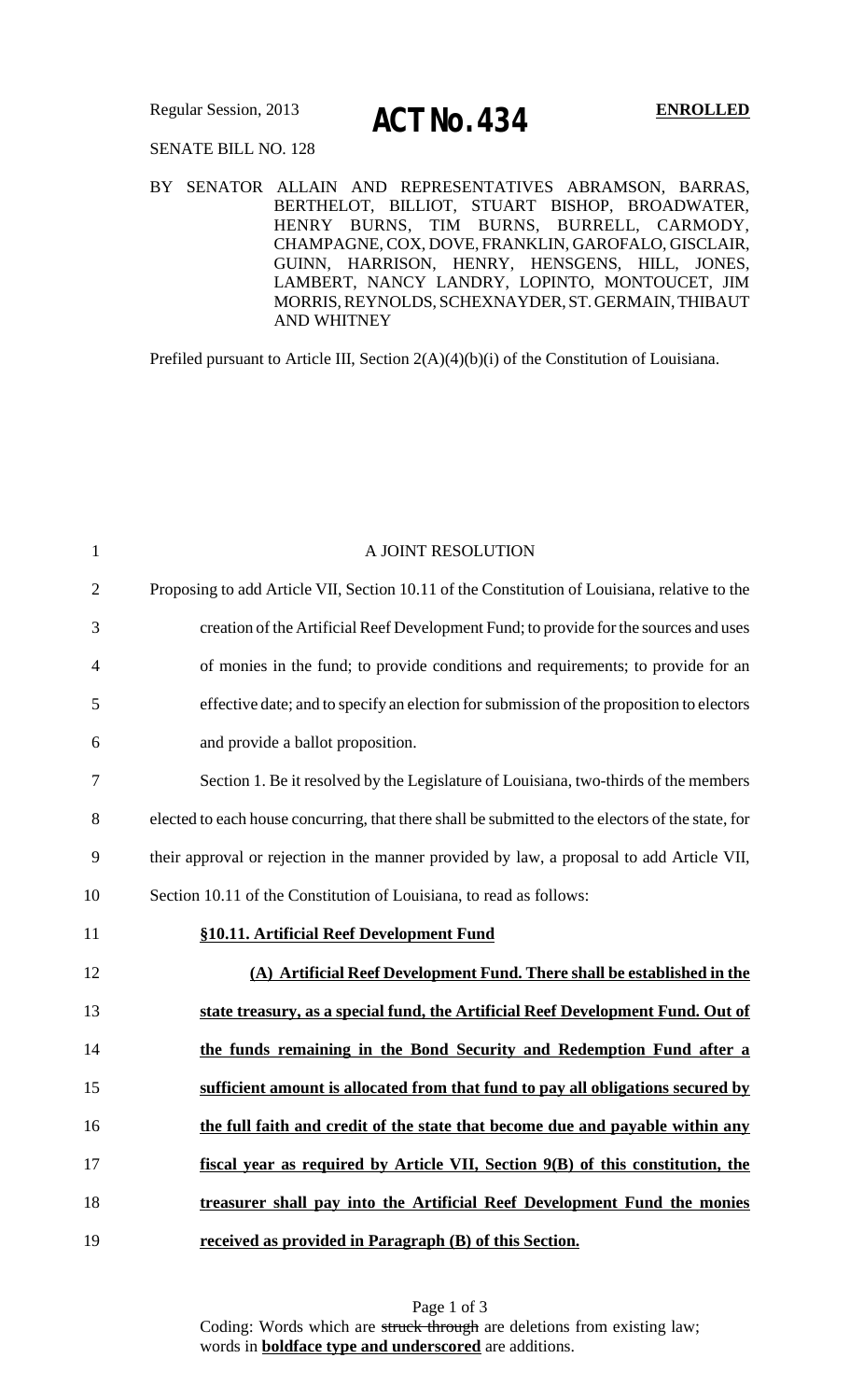| $\mathbf{1}$   | The secretary of the Department of Wildlife and Fisheries is<br><b>(B)</b>       |
|----------------|----------------------------------------------------------------------------------|
| $\overline{2}$ | authorized to accept and receive grants, donations of monies, and other forms    |
| 3              | of assistance from private and public sources that are provided to the state for |
| 4              | the purpose of siting, designing, constructing, permitting, monitoring, and      |
| 5              | otherwise managing an artificial reef system.                                    |
| 6              | The monies in the Artificial Reef Development Fund shall be<br>(C)               |
| 7              | appropriated by the legislature to the Department of Wildlife and Fisheries, or  |
| 8              | its successor, and shall be allocated solely for the following:                  |
| 9              | (1) For the programs and purposes of siting, designing, constructing,            |
| 10             | permitting, monitoring, and otherwise managing an artificial reef system.        |
| 11             | (2) For the salaries of personnel assigned to the Artificial Reef                |
| 12             | Development Program and for related operating expenses.                          |
| 13             | (3) An amount not to exceed ten percent of the monies deposited to the           |
| 14             | fund each year and ten percent of the interest income credited to the fund each  |
| 15             | year may be used by the department to provide funding in association with the    |
| 16             | wild seafood certification program, particularly in support of wild-caught       |
| 17             | shrimp, established by the department. Such funding may be used for a subsidy    |
| 18             | granted to seafood harvesters or processors to assist in their efforts to comply |
| 19             | with the certification program requirements and may be used for                  |
| 20             | administration of the program.                                                   |
| 21             | (4) An amount not to exceed ten percent of the funds deposited to the            |
| 22             | fund each year and ten percent of the interest income credited to the fund each  |
| 23             | year may be used by the department to provide funding for inshore fisheries      |
| 24             | habitat enhancement projects, particularly in support of the Artificial Reef     |
| 25             | Development Program established by the department. Such funding may be           |
| 26             | used for grants to nonprofit conservation organizations working in cooperation   |
| 27             | with the department.                                                             |
| 28             | (D) All unexpended and unencumbered monies in the Artificial Reef                |
| 29             | Development Fund at the end of the fiscal year shall remain in the fund. The     |
| 30             | monies in the fund shall be invested by the treasurer in the manner provided by  |

Page 2 of 3

Coding: Words which are struck through are deletions from existing law; words in **boldface type and underscored** are additions.